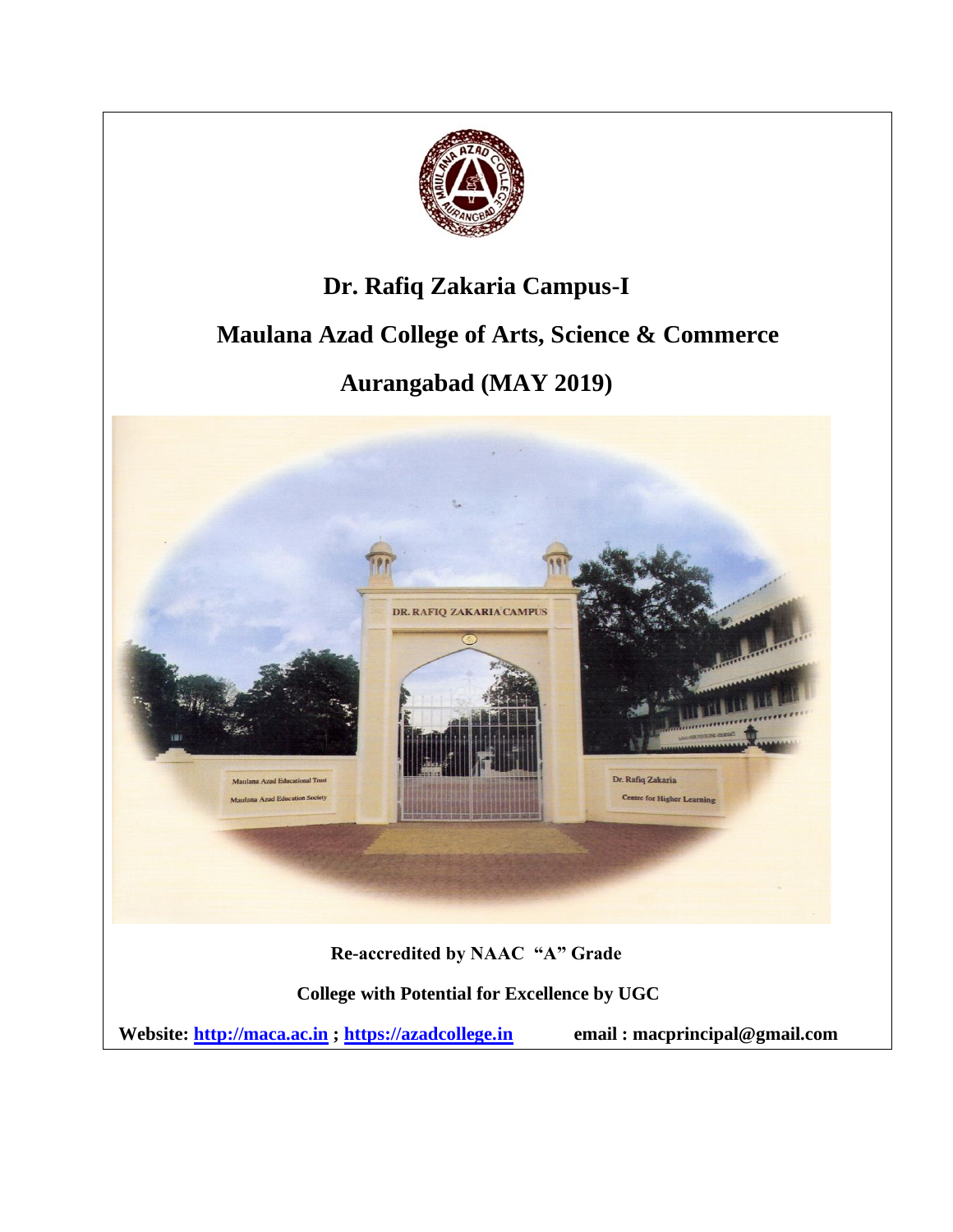# **CODE OF CONDUCT FOR STUDENTS**

**Dr.Rafiq Zakaria Campus-I,**

**Maulana Azad College of Arts, Commerce and Science**

**Aurangabad**

**Internal Quality Assurance Cell**

**General Rules and Regulations for Students**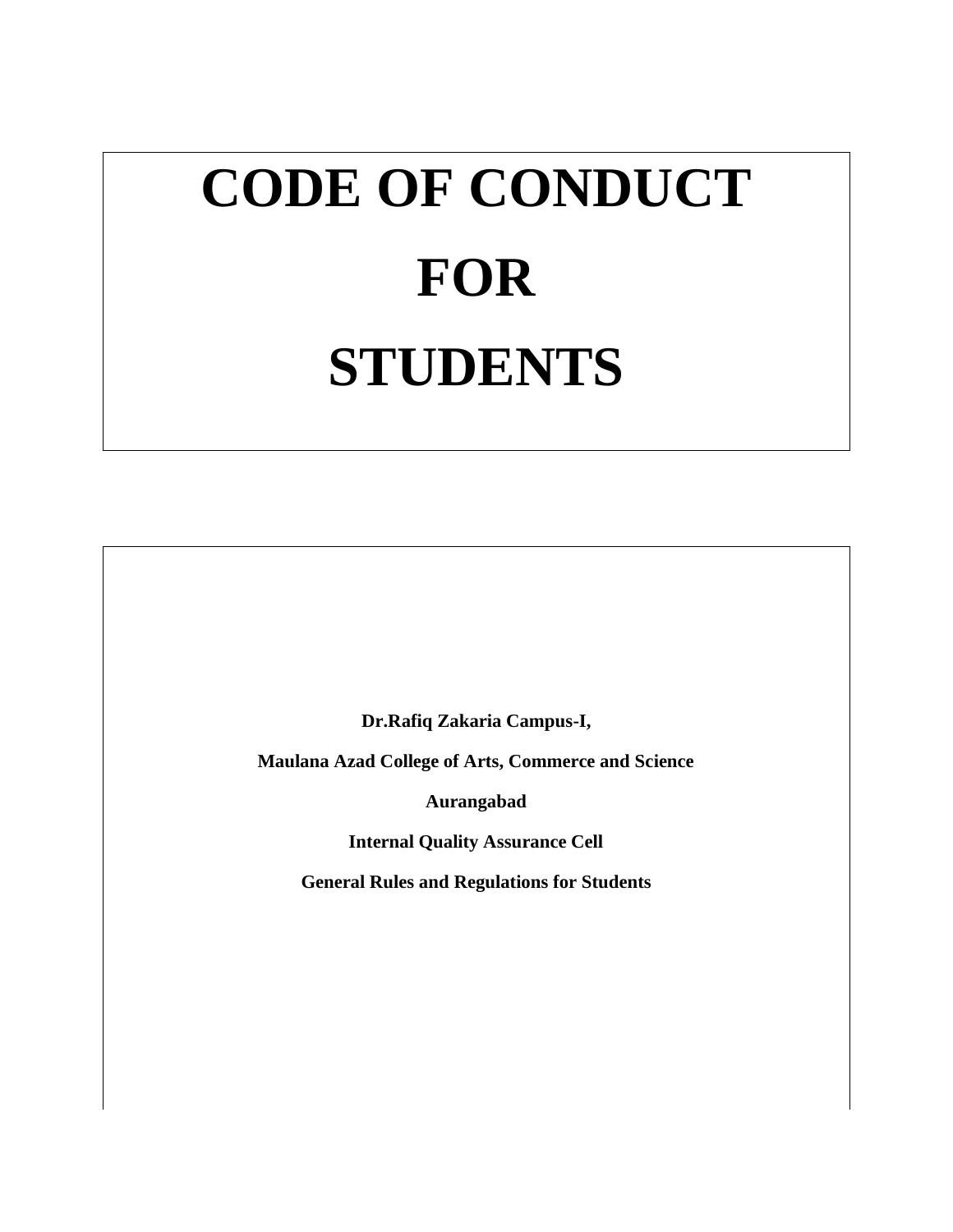#### **Students shall behave with dignity and courtesy inside and outside the college**

- 1. Students shall wear designated uniforms to college .
- 2. Students should wear identity cards inside the campus and also when attending sessions outside the campus. I-Cards are to be worn around the neck , any violation of these orders will lead to disciplinary action.
- 3. Use of mobile phones during the classes or in the respective departments is strictly prohibited. If anybody is found using a mobile, a reprimand will be given after which a fine of Rs 500/ will be imposed on the student.
- 4. Hostel students are not allowed to leave the hostel premises after 9.00 pm. If a student wants to leave the hostel after 9.00 p.m for some valid reasons, he has to seek prior permission of the hostel warden.
- 5. Students shall not entertain visitors without prior permission in the campus .Students are expected to read notice/circular displayed and students will not be allowed to use it as an excuse for failing to comply with the directions contained in it.
- 6. Spitting, littering , smoking inside College campus will not be allowed. Students found consuming alcohol or in possession of drugs, narcotics, ghutkas, and smoking cigarettes, will be liable for strict disciplinary action.
- 7. The use of firecrackers , whistles or horns, spraying of coloured water ,coloured powder is strictly prohibited in the campus. They should not disturb others under the pretext of celebrating /inducting/pledging or for any other reason like rivalry etc.
- 8. Scribbling on the desks or the black board or on the walls of the college and hostel is strictly prohibited.
- 9. Students are forbidden from entering the campus during unspecified hours.
- 10. Students are advised not to harm the reputation of the college or individual (fellow students and college staff) in print as well as electronic media.
- 11. The students should have high regards for the college property. Destroying , defacing or damaging the college property is punishable. The cost of the damages incurred will be recovered from the students found to be have done it.
- 12. It is unlawful for a student to mutilate any tree, shrub, or herbaceous plant or remove any identification sign or tag attached to it.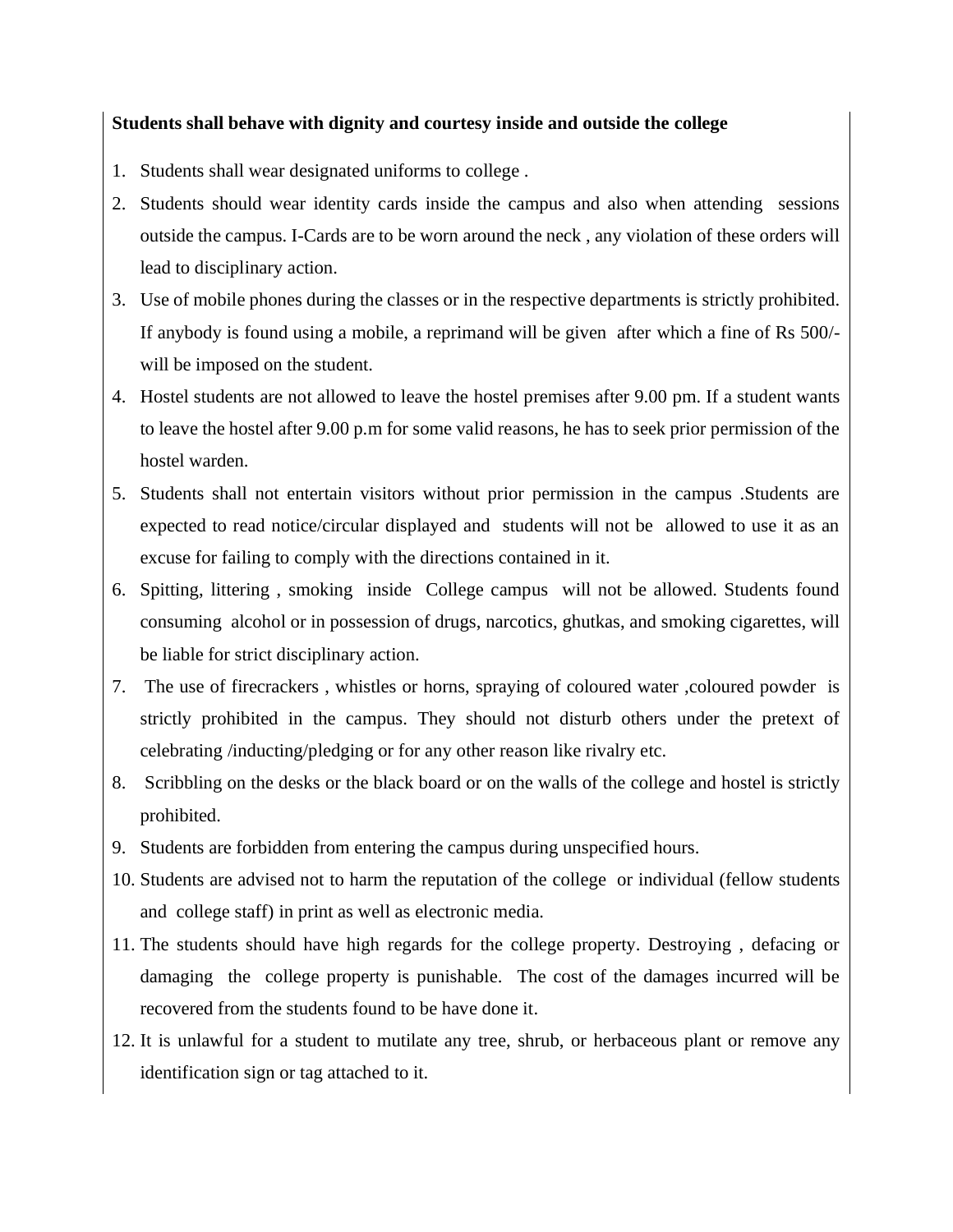- 13. Students are not allowed to convene any kind of unlawful meetings in the campus or initiate the collection of funds for charitable organizations without the prior permission of the Principal. No such notices should be displayed on boards. No information or report should be sent to press or broad casting agencies and placement companies without the prior permission of the Principal.
- 14. All vehicles should be parked in their allotted places. Fines will be levied on students parking vehicles elsewhere.
- 15. While attending college functions , the students are required to follow decorum and silence. Improper behavior while on tour or excursion will be dealt with seriously.
- 16. The Internal Complaint Committee will seriously take up the complaints with regards to sexual harassment of girl students who have to report the matter immediately through a written application to the committee members.
- 17. Eve-teasing or disrespectful behavior or any misbehavior with a girl student, woman staff member/visitor will be seriously dealt with.
- 18. Ragging in any form is strictly prohibited in the college campus.
- 19. Committing forgery, tampering with the Identity Card or University records, impersonation, misusing college property (movable or immovable), documents and records, tearing of pages, defacing, burning or in any way destroying the books, journals, magazines and any material of the library or unauthorized photocopying or possession of library books, journals, magazines or any other material is strictly prohibited.
- 20. Furnishing false certificates or false information in any manner to the College will entitle the Principal to rusticate him /her from the college.
- 21. Arousing communal, caste or regional feeling or creating disharmony among students is strictly prohibited.
- 22. Using insulting or threatening language when talking with fellow students will make him /her liable for disciplinary action.
- 23. Use of abusive, defamatory or derogatory language against any staff member of the college will also make him/her liable for punishments.
- 24. Not disclosing one's identity when asked to do so by a faculty member or employee of the college authorized to do so calls for disciplinary action.